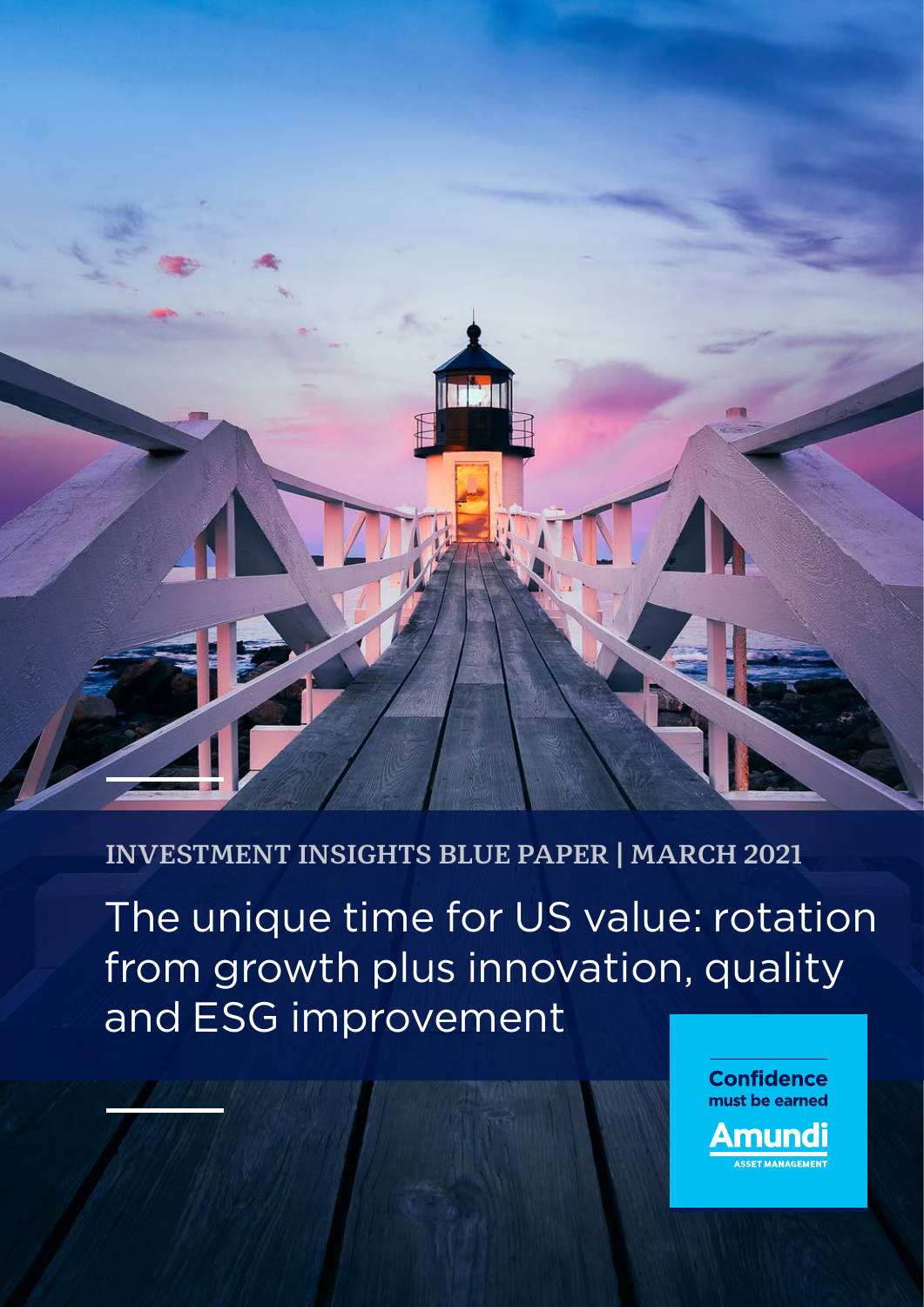

Marco PIRONDINI *Head of Equities, US Portfolio Manager*



Craig STERLING *Head of Equity Research, US Director of Core Equity, Portfolio Manager*

## Executive summary

*The rotation towards value is a key theme of our 2021 investment outlook. As the US economy moves towards reopening and a return to normalcy, we expect an overly accommodative Federal Reserve (Fed) to let the economy 'run hot' in the near to medium term, meaning reflation and a steeper yield curve. With a 'V-shaped' recovery underway, such conditions -- combined with still excessive growth vs. value valuations - we believe enable an optimal setup for US value to outperform beyond its initial move last September. Beyond that, US value offers a compelling opportunity to sustain medium- to long-term performance relative to both the US and global markets, as it provides a unique combination of structural growth, quality, ESG improvement, stability, defensiveness, and relative valuation support. Virtually all other segments of the market provide only one or two of these features, but US value has them all.*

#### Near-to-medium-term rationale for US value

#### *V-shaped recovery, liquidity and an accommodative Fed:*

- *The Fed has signalled its committment to low rates for the foreseeable future and that it will let the economy 'run hot'. As a result, inflation expectations have surfaced for the first time in years, particularly when the Fed's new inflation regime is proactive in tolerating an overshoot beyond its stated 2% sustained inflation objective.*
- *With a 'V-shaped' recovery well underway, we expect reflation and a steeper yield curve to result in optimal conditions for US value to outperform growth, especially when the valuations of growth stocks are at extreme levels relative to history.*
- One of the reasons for the growth *outperformance of recent years has been the impact of declining interest rates on valuation multiple expansion. Equity valuations are equal to the discounted value of future profits. Long-duration, high-growth businesses benefit from a multiplier effect when rates decline. But as we expect to play out moving forward, the opposite is true as well.*

#### *Excessive valuation anomaly of US value relative to growth:*

- *Historically, value has outperformed growth, but this has not been the case since 2014, the longest stretch since the 1960s at least. Growth trades at the largest valuation premium to value since the 2000 tech bubble. The narrowness of the US market in the last couple of years suggests this anomaly is likely to end.*
- *Since September 2020, the market has broadened and we have begun to see cracks in the dominance of growth vs. value. It is important to note that any recent performance of value vs. growth is only the tip of the iceberg; there is a long way to go before valuations get back into line with historical averages.*

#### Long-duration rationale of US value performance

#### *Structural growth:*

- *Nearly a quarter of the US value universe represents the next leg of innovation winners, as we expect the future incremental profit pools of the technological transformation of the economy (e.g., cloud infrastructure, automation, artificial intelligence, machine learning) to accrue to the firms with the size and scale to deploy new technology to transform their businesses.*
- *The US is in the early stages of an investment cycle into economically viable renewables. Much of Europe has already converted, but the US could see 10 to 20 years of meaningful investment into profitable renewable projects.*

#### *Stability and defensiveness:*

 *There is a misperception that value must be deep value or distressed business models. However, we estimate that nearly half of the large-cap value index is comprised of companies with relatively stable and/or defensive characteristics that are also structural winners more often than not. We estimate that nearly half of US value represents stability and defensiveness.*

#### *Quality market with appealing valuation:*

■ *The US market is at least as profitable, and in some cases more profitable, than the core markets of the rest of the world, as measured by return on invested capital. On valuations, when adjusted for profitability, US value measures up well with other regions and it is important not to conflate historically expensive US growth with the rest of the US market. US value could be an advantage for active portfolio management with a deep fundamental approach, combined with disciplined valuation, as the mediumterm winners may not be obvious right away.*

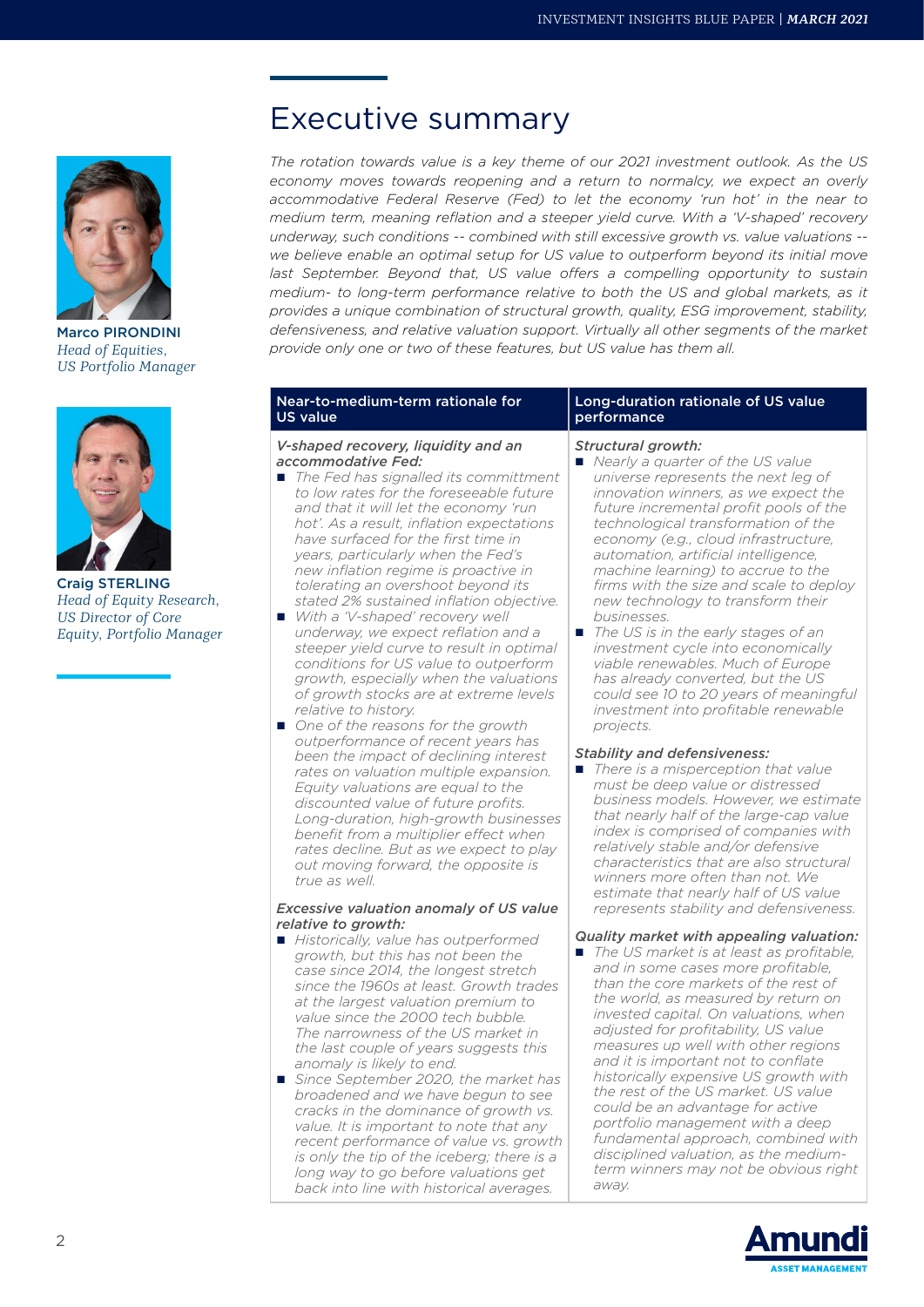*"We believe optimal conditions exist for US value to outperform US growth because of a combination of factors, including the likely normalisation of economic activity later in 2021, a continuation of unprecedented fiscal stimulus, and a very accommodative Fed. All-in, the stage is set for accelerating inflation for the first time in years, as well as higher bond yields."*

# Near- to medium-term rationale for US value

We believe optimal conditions exist for US value to outperform US growth because of a combination of factors, including the likely normalisation of economic activity later in 2021, a continuation of unprecedented fiscal stimulus, and a very accommodative Fed. All-in, the stage is set for accelerating inflation for the first time in years, as well as higher bond yields. The early stage of an economic recovery alone is typically sufficient for value to outperform. However, a historically excessive valuation gap between growth and value, along with reversal of the multiplier effect that low rates had on growth company valuation multiples, add more conviction to our view.

### **Macro set-up**

The Fed has signalled that it is committed to low rates for the foreseeable future and will let the economy 'run hot'. Specifically, the Fed wants to be sure that the US business cycle is closer to -- if not at -- its pre-Covid-19 trend growth path (meaning catchup growth for both the real economy and inflation) before signaling an intent to slow nominal demand growth.

**Figure 1. Yields and inflation expectations**



Source: Amundi, Fred database. Data as of 24 February 2021. TIPS: Treasury inflation-protected securities.

As a result, inflation expectations have surfaced for the first time in years, particularly when the Fed's new inflation regime is proactive in tolerating an overshoot beyond its stated 2% sustained inflation objective.

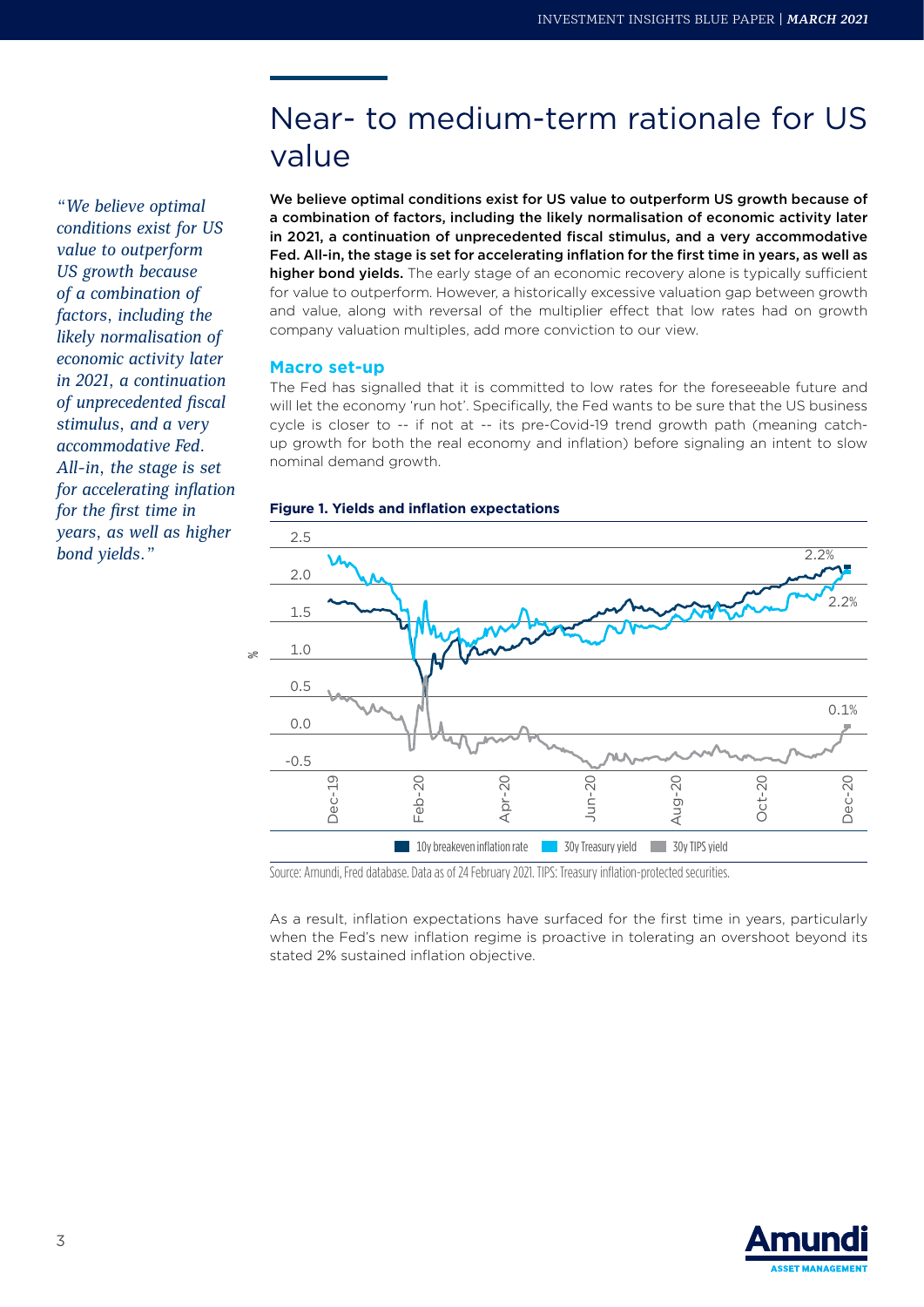

Source: Left chart: Federal Reserve of San Francisco as shown as of 10 August 2020. Right chart: Amundi, Bloomberg. Data as of 26 February 2021. PCE inflation: Personal Consumption Expenditures Price Index.

Unlike the post-global financial crisis (GFC) recovery, which took place over many years, the nominal economy (real GDP growth plus inflation) is expected to be back at its pre-Covid-19 trend by the end of 2021 or early 2022. Unlike the GFC, the Covid-19-induced recession was not the result of a bubble and there were no excesses for the economy to work through. It is estimated that the Covid-19 recession created only half as much structural US unemployment as the GFC, while the massive fiscal stimulus supported consumer spending and held inflation up in 2020.

With a 'V-shaped' recovery well underway and the anticipated normalisation in economic activity this year, there is real potential for overshooting given pent-up demand and continued fiscal support under the Biden administration. As such, we expect reflation and long-term bond yields to increase meaningfully, resulting in a steeper yield curve. This dynamic sets up optimal fundamental conditions for US value to outperform growth meaningfully, that should be aided by the excessive valuations of growth stocks relative to history.



#### **Figure 3. Reflation may favour a rotation towards value. Historically, in the US, commodity prices and value stocks have shown strong correlations and require reflationary trends to rise**

Source: Stifel Equity Research. Data as of 17 February 2021. Dark blue line represents US Commodity price index, a weighted average of selected commodity prices. Indices used in Stifel research: Warren & Pearson commodity index (1795-1912), WPI commodities (1913-25) and equal-weighted (one-third each). PPI energy, PPI farm products and PPI metals (ferrous and non-ferrous) ex-precious metals (1926-56), Refinitiv equal weight (CCI) index (1956-94) and Refinitiv core commodity CRB Index (1994-present). Light blue line represents the US Value vs. Growth index, which links the Fama/French (Dartmouth/Tuck web-hosted) series from 1926-77 and the Russell 1000 total return index, 1978-present. Right chart: Goldman Sachs commodities Index. Source: Bloomberg. Data are from 23 January 2020 to 17 February 2021 as shown.



*"With a 'V-shaped' recovery well underway and the anticipated normalisation in economic activity this year, there is real potential for overshooting given pent-up demand and continued fiscal support under the Biden administration."*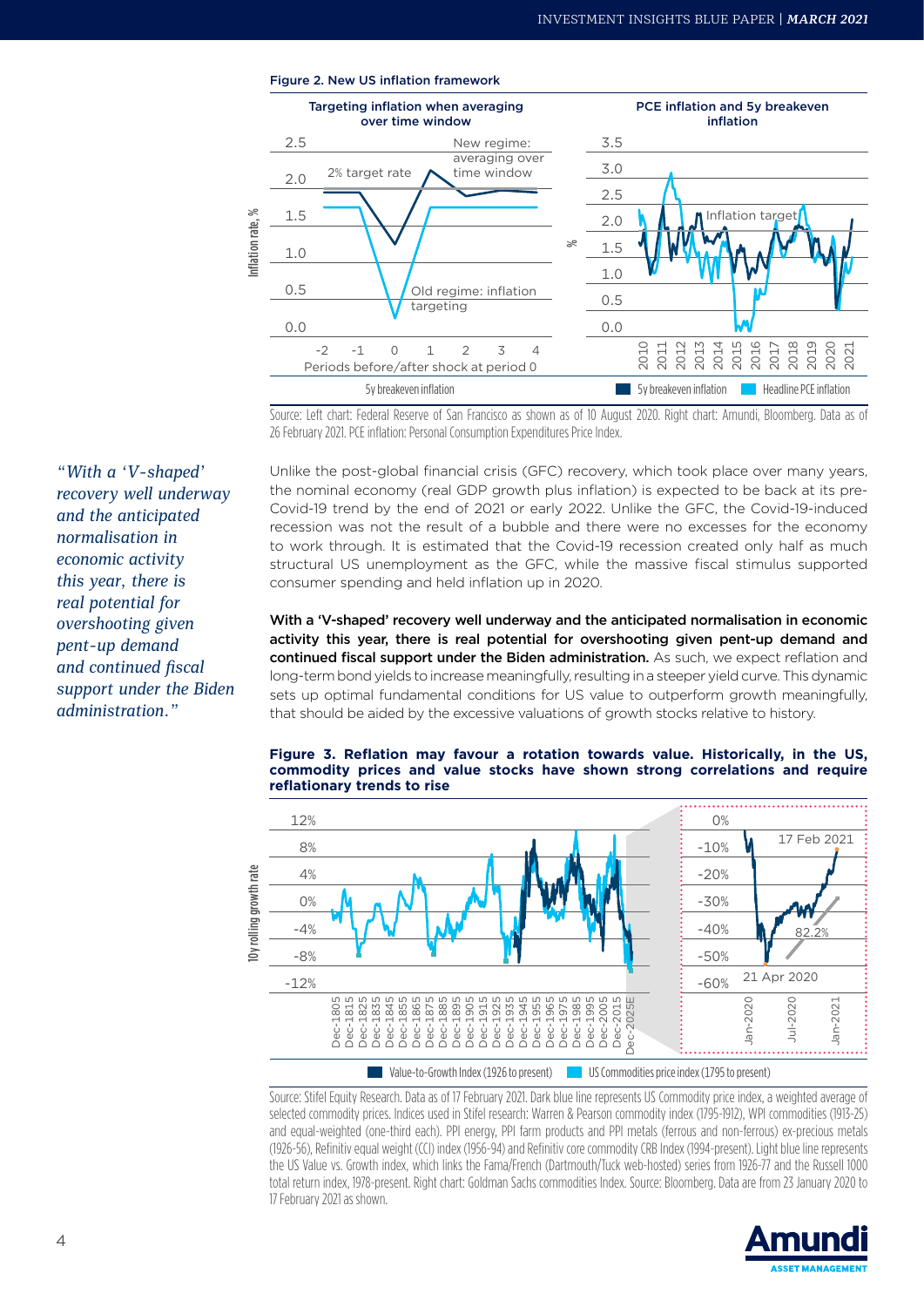*"The post-GFC decline and sustained low level of interest rates and historically meager GDP growth over the past ten years has been a meaningful driver of the unprecedented outperformance of* 

### **Valuation gap between US value and growth points to a resurgence of value performance**

The post-GFC decline and sustained low level of interest rates and historically meager GDP growth over the past ten years has been a meaningful driver of the unprecedented outperformance of growth stocks. There are two components to this that get to a critical foundation of corporate finance in that equity valuations are equal to discounted future profits. When growth is scarce as it has been for the past ten years, investors will pay a premium for companies that can demonstrate growth as -- all else equal -- the more sustained growth, the higher future profits will be, and thus, the greater a stock is worth. Growth valuations have been amplified by the lower interest rates that are used to discount future profits. However, this is all about to change and growth is vulnerable while value is promising. The charts below demonstrate the growth-value disconnect.



*growth stocks."* **Figure 4. Growth-value performance most disconnected since the tech bubble**

Source: Amundi, Bloomberg, as of 31 January 2021. Past performance is no indication of future results. Chart shows rolling 1y relative performance of the Russell 1000 Growth index compared to the Russell 1000 Value index in total return terms. The Russell 1000® Value index measures the performance of large cap US value stocks. The Russell 1000® Growth index measures the performance of large cap US growth stocks.



**Figure 5. Growth outperformance dominance over value may have peaked**

Source: Amundi on Bloomberg data as of 29 January 2021. Past performance is no indication of future results. The Russell 1000<sup>®</sup> Value index measures the performance of large-cap US value stocks. The Russell 1000® Growth index measures the performance of large-cap US growth stocks. Indices are unmanaged and their returns assume reinvestment of dividends and -- unlike mutual fund returns -- do not reflect any fees or expenses associated with a mutual fund. It is not possible to invest directly in an index.

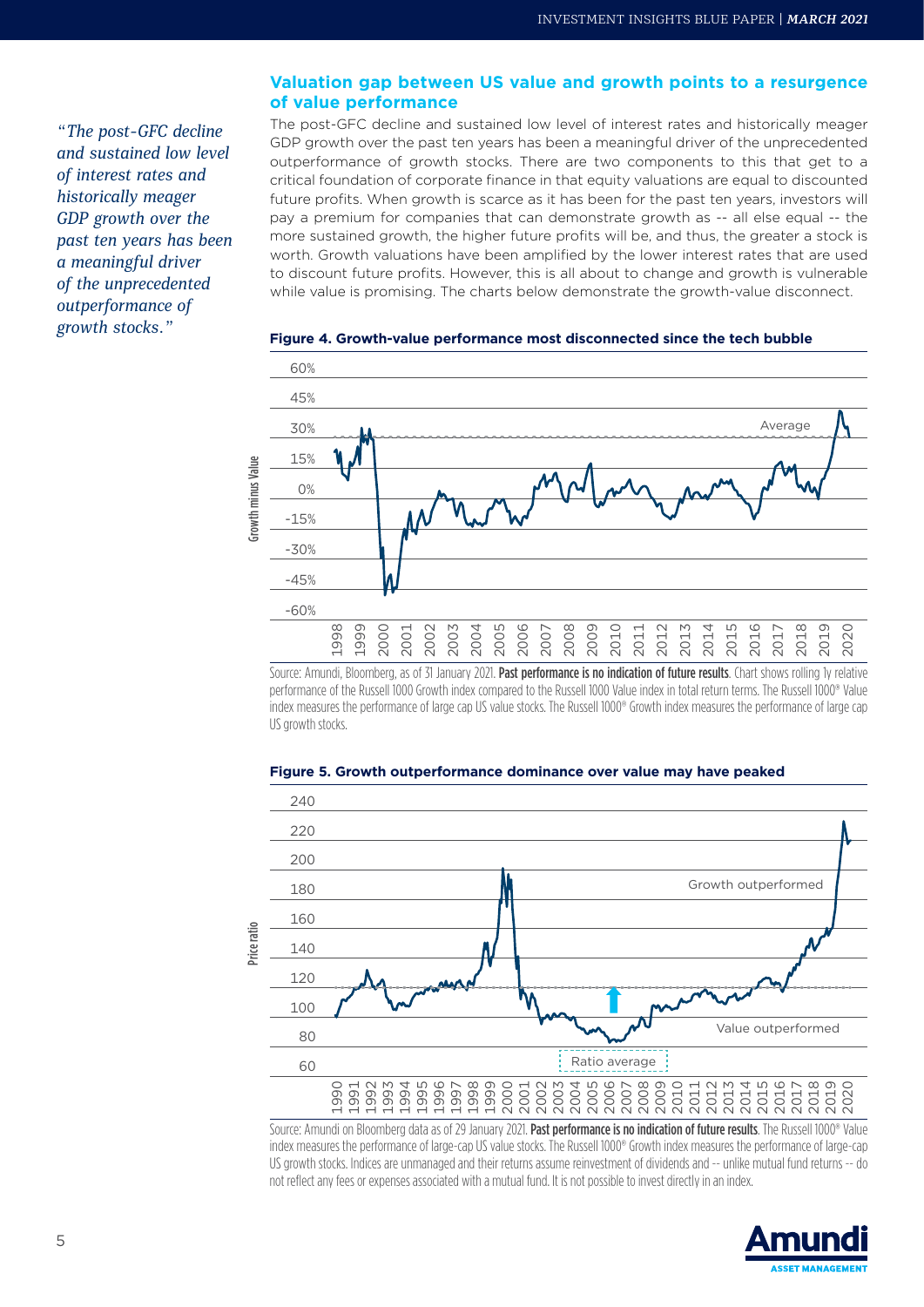

#### **Figure 6. Growth trades at the largest PE premium to value since 2000**

Source: Amundi, Bloomberg. Data as of 31 December 2020. The Russell 1000® Value index measures the performance of large-cap US value stocks. The Russell 1000® Growth Index measures the performance of large cap US growth stocks. Indices are unmanaged and their returns assume reinvestment of dividends and, unlike mutual fund returns, do not reflect any fees or expenses associated with a mutual fund. It is not possible to invest directly in an index. Price-earnings ratio PE is the current price of a stock divided by the consensus analyst estimates of one-year projections of its earnings per share.

*"We expect the future incremental profit pools of the technological transformation of the economy to accrue to the firms with the size and scale to deploy the technology to transform their businesses."*

# Nearly a quarter of value may represent next leg of innovation winners

Until now, the primary beneficiaries of the increased technology spending on cloud infrastructure, subscription software-as-a-service, automation, artificial intelligence (AI), machine learning, and digitisation have been the suppliers of the technology. However, we expect the future incremental profit pools of the technological transformation of the economy to accrue to the firms with the size and scale to deploy the technology to transform their businesses. Combined with the valuation disparity with growth vs. value in which the excessive relative-growth valuations are these same firms, this is an interesting time for investors to evolve with them as valuations support it. Specifically, much of the innovation of industrial and financial cyclicals that have leading market positions and will exploit such technologies resides within value, less so in growth.

We believe this transformation is in the early stages of playing out. The companies deploying technologies such as cloud infrastructure, automation, and artificial intelligence have already spent vast amounts of capital, which is why the suppliers of the technologies have had massive growth in profits and market capitalisations. While the argument could be made that the value created from that investment has already shown up in higher market shares and greater efficiencies for the large industrials and financials, most of the value creation is yet to come for two primary reasons:

- there will be significant capital investment; and
- 2. the return on that investment takes years to be realised.

For example, the market share growth of the big banks, while already increasing, will have years of acceleration as the technology investment is scaled. Similarly, factory automation is very early stage. Thus, within value, we believe this dynamic is an advantage for active portfolio management with a deep fundamental approach, combined with disciplined valuation as the medium-to long-term winners may not be obvious right away. By comparison, growth investing in some ways has become more straightforward because there is an immediate impact from technology spending

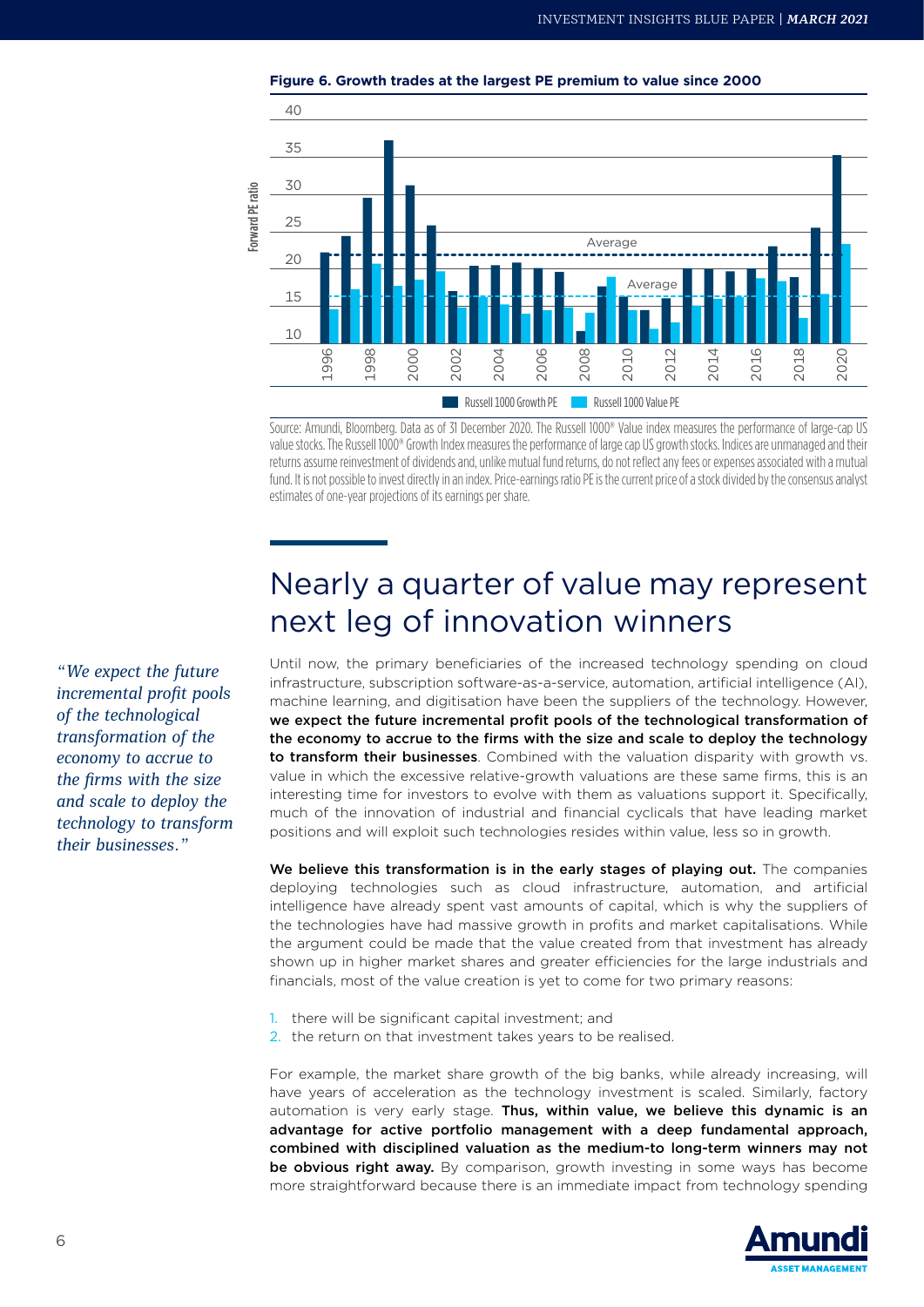*"The four biggest US banks collectively spend 1.5 times the more on technology per year than all the remaining US banks combined. This is reflected in their market share."*

on the revenue and profit growth of the technology suppliers. For example, the three dominant cloud services providers are well known and it is easy to follow their progress each quarter; the same can be said for software-as-a-service providers within each total addressable market. Investment performance becomes more of a valuation exercise, which still requires a thoughtful, fundamental view, but arguably is less complex and nuanced than assessing the winners of longer-term trends for the technology adopters such as structural improvements of efficiency ratios for banks, sustainably increased market shares, and less cyclical industrial operating margins. Three groups that represent about 25% of the value index have transformational opportunities.

#### **1) Mega-cap banks**

The four biggest US banks collectively spend 1.5 times the more on technology per year than all the remaining US banks combined. This is reflected in their market share. This tech spending is transforming the customer service experience, lowering costs, fraud prevention/cyber security, business-to-business payments flows, roboadvisors, etc.

#### How the banks will transform

Technology is reshaping financial services dramatically with the best players evolving with consumer behaviours based on shifting demographics and rising customer expectations:

- Gen-Z and millennials prefer digital banking channels over branches, having used digital technology from a young age.
- Trend towards mobile banking, mobile payments, mobile apps -- anywhere, anytime, 24/7.
- Cloud computing, artificial intelligence and blockchain enable digital revolution in financial services.
- Increased use of technology in financial services industry, rise of internet and mobile applications for financial transactions.
- Game changing technologies like artificial intelligence, biometrics and blockchain will enhance customer experience and security.
- The biggest incumbents will leverage scale and trust to take advantage of their very high levels of tech spending to stay relevant, build market share and improve operating efficiency, all within the regulatory environment that governs the financial services industry.

#### **Figure 7. AI is paradigm-shifting technology with many applications**



#### Customer engagement

- Insurance claim automation process driven by transactional bots.
- Transaction bots offer users finance coaching/advising services.
- Chatbots/digital agents for customer service and query support.
- Secure identity with biometrics for smarter onboarding and servicing.



- 
- Robotic process automation for trade ledger and market reconciliations.
- Automated payment reconciliation for receivables.
- News sentiment analytics for financial forecasting.
- Predictive analytics identifies patterns in human behaviour.

#### Risk and compliance

- **I** Improve fraud detection, particularly for real-time payments.
- **Enhance cybersecurity with machine-learning techniques.**
- Automate categorisation of clients depending on their risk profile.
- Instantaneous assessment of a client's credit risk.

Source: Amundi as of 1 February 2021.



*reshaping financial services dramatically with the best players evolving with consumer behaviours based on shifting demographics and rising customer expectations."*

*"Technology is*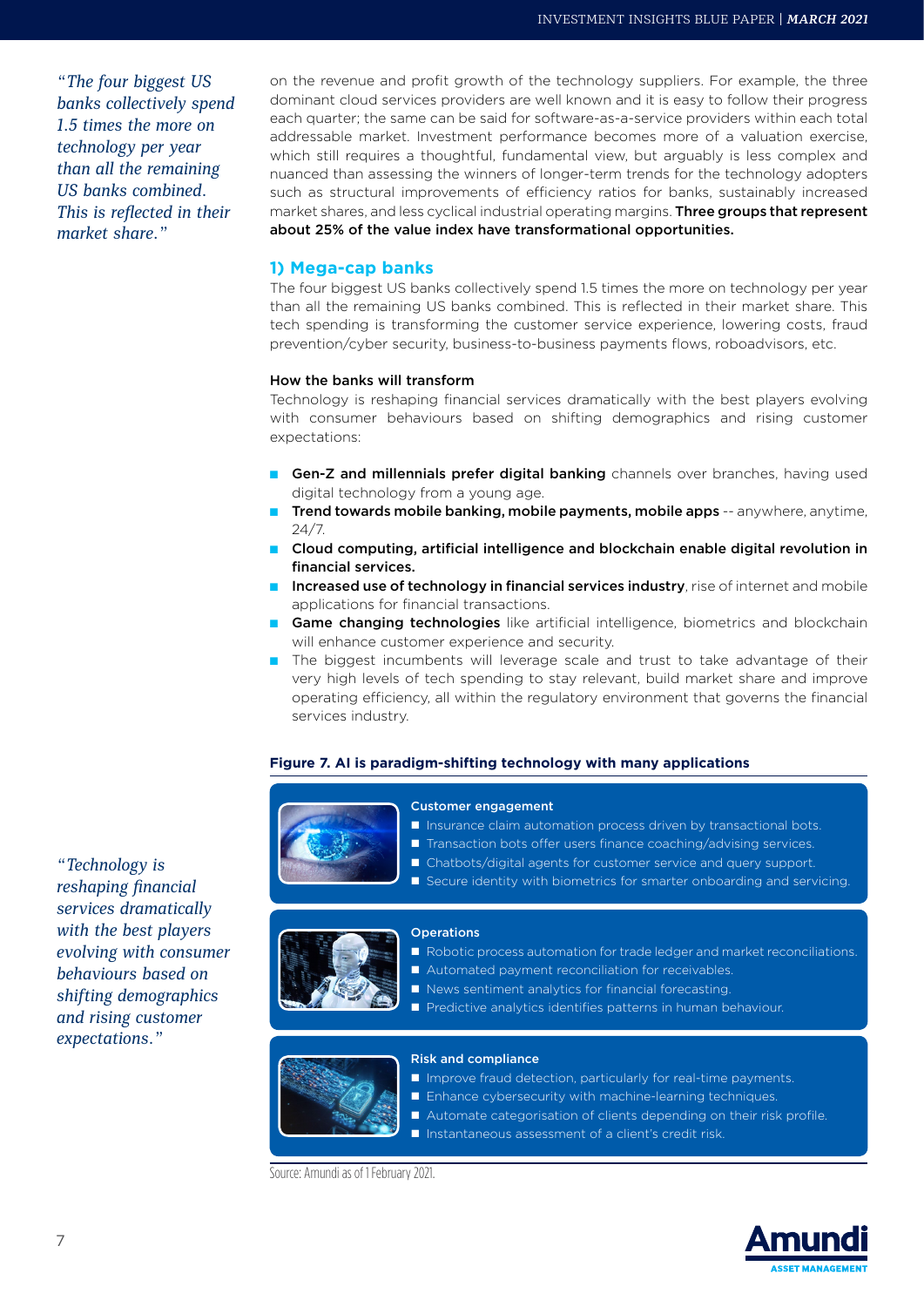There are too many banks in the United States just as there were too many department stores a couple of decades ago. Most of the profits now accrue to a handful of the firms that have invested in technology and scale. Financial services are in the early stages of a transformation that will accrue similarly excess profits to the winners. Moreover, the advantage of the big-four US banks extends to one relative to global peers. Autonomous Research and Celent estimate that 48% of US bank technology spending is on new investment, or what they refer to as 'change the bank' spending, while it is only 33% for European banks. Moreover, total technology spending is approximately 13% of revenues for US banks, but only 9% for European banks. Since the end of the Great Financial Crisis (GFC), the sustained higher returns on equity of US banks vs. global peers have provided the excess capital to invest in 'change the bank' technology.



### **Figure 8. Diversified banks, cash flow return on equity (CFROE)**

#### **2) Industrial revolution 4.0**

5G and robotics are in the early stages of transforming industrials with automation and data. The emerging 5G transformation of virtually every industry based on the hyperconnectivity between people and things will enable a new era of connecting machines, with the value of these connections being the data interchange between them. The largest application of 5G will be industrials. According to McKinsey, by 2030, 22.3 million Internet of Things (IoT) unit sales of the total forecasted 44.8 million total will relate to manufacturing, construction and mining, supply chain, and agriculture. Big industrial firms in machinery and equipment, aerospace, logistics, and even waste management are going to transform their business models with connected machines and data.



#### **Figure 9. Forecasted 5G sales, distinctive use cases, by 2030, per million units**

Source: McKinsey & Company, "The 5G era: New horizons for advanced electronics and industrial companies," January 2020.



*"Since the end of the GFC, the sustained higher returns on equity of US banks vs. global peers have provided the excess capital to invest in 'change the bank'* 

*technology."*

Source: Credit Suisse HOLT as of 6 January 2021. EAFE: Europe, Australiasia and Far East.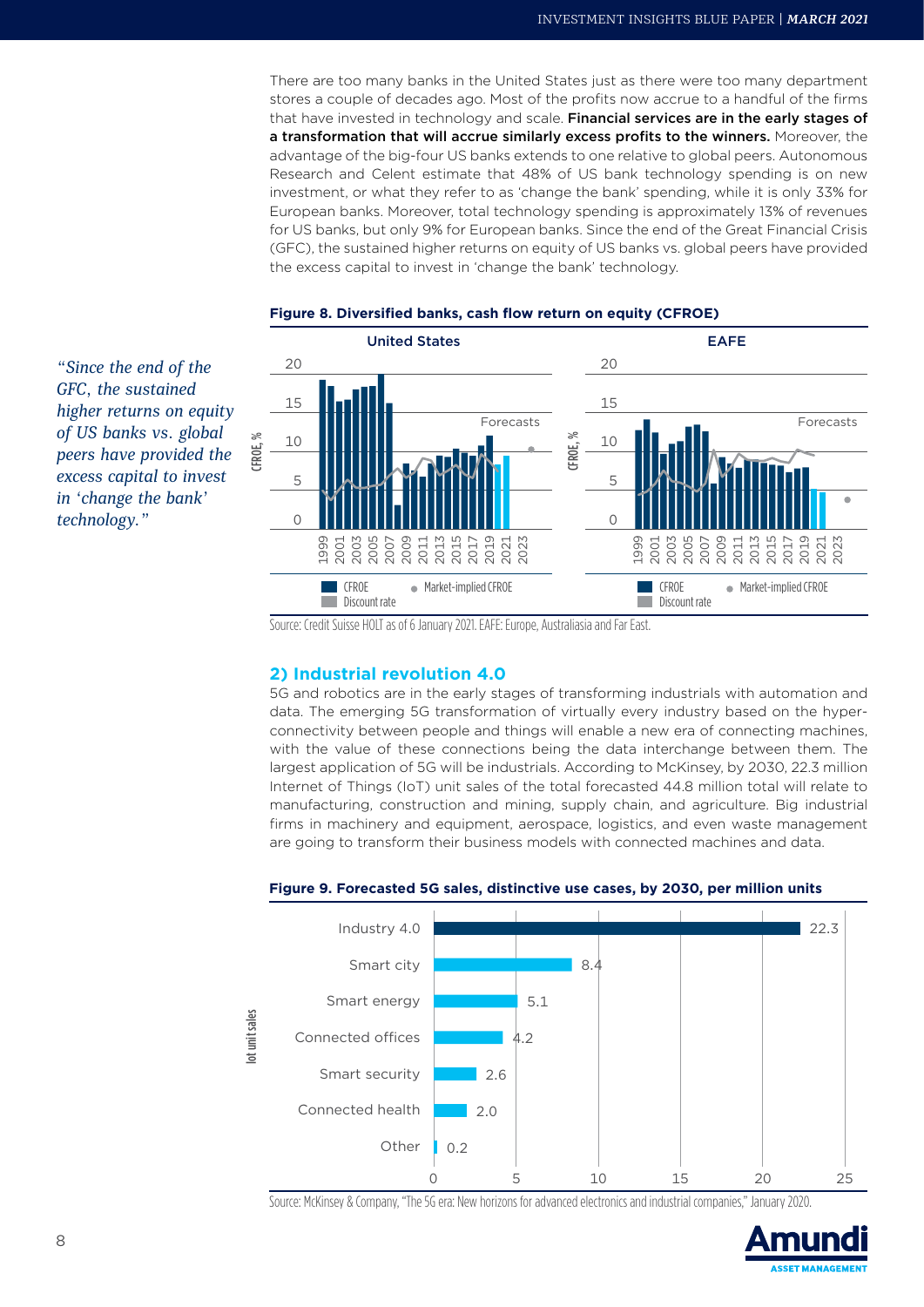### Examples of use cases:

- Industry 4.0: Autonomous systems in factories (e.g., robots, AGVs, computer vision, and automated or virtual-reality tools (VR) for manufacturing), smart grid control monitoring of microgeneration sites.
- Smart city: HD cameras for public safety and traffic management, advanced sensors for environmental monitoring.
- Smart energy: Smart grid control, monitoring of microgeneration sites.
- **Connected offices:** Sensor-based building management, video surveillance inside and outside buildings.
- Smart security: Border security, emergency services.
- **Connected health:** Mobile medical monitoring, remote surgery.
- Other: Smart retail (e.g., payments).

Source: McKinsey & Company, "The 5G era: New horizons for advanced electronics and industrial companies," January 2020.

#### **Figure 10. Forecasted 5G IoT sales for Industry 4.0 applications, million units**

*"The emerging 5G transformation of virtually every industry based on the hyperconnectivity between people and things will enable a new era of connecting machines, with the value of these connections being the data interchange between them."*



Source: McKinsey & Company, "The 5G era: New horizons for advanced electronics and industrial companies," January 2020. IoT: Internet of Things



#### **Figure 11. Industry output enabled by 5G in 2035**

Source: IHS data and estimates as of 2 February 2021, Bernstein analysis.

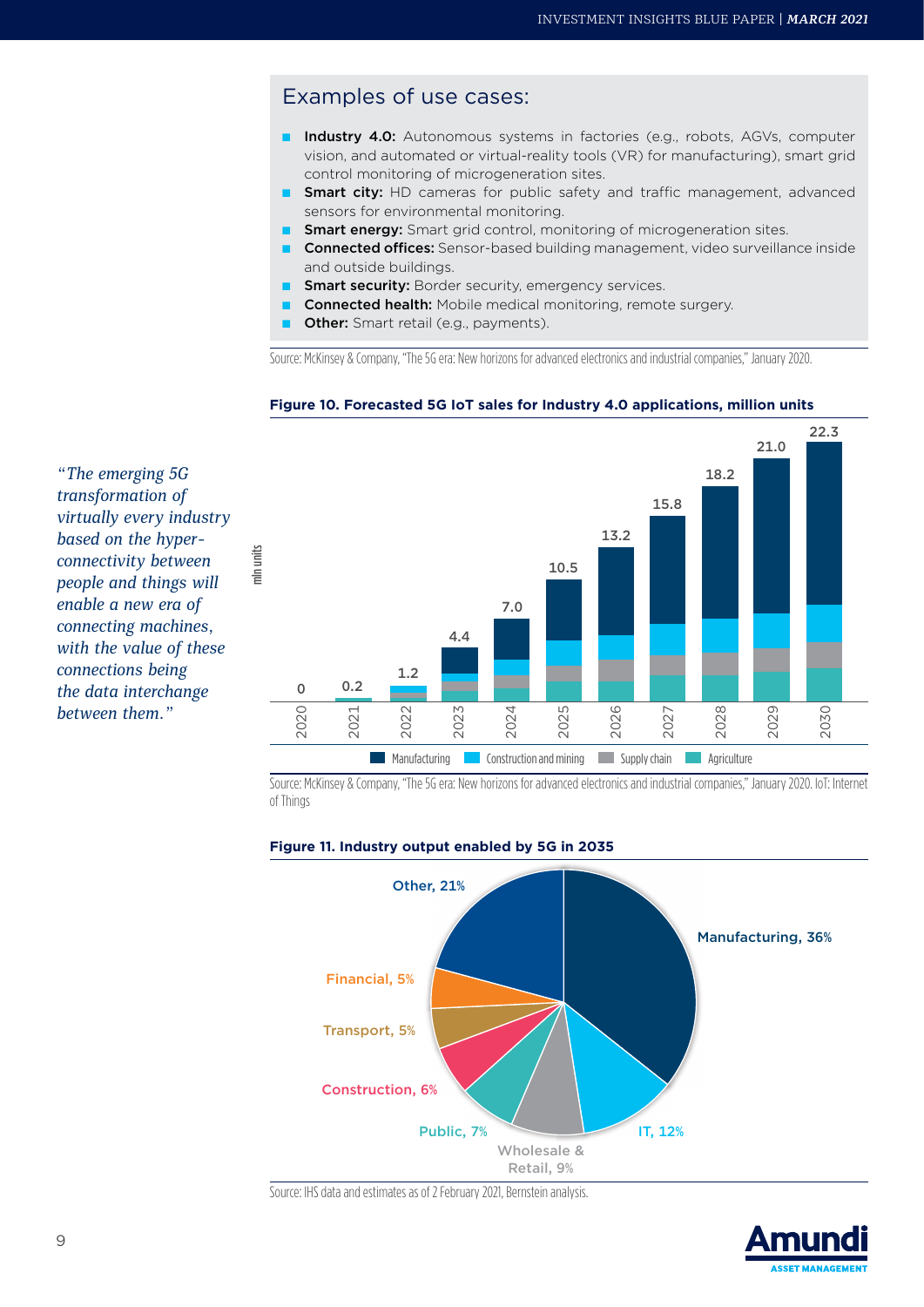Similar to financials, the meaningfully higher returns on capital have enabled an R&D and technology spending advantage.



#### **Figure 12. US capital goods, cashflow return on investment (CFROI)**

Source: Credit Suisse HOLT as of 6 January 2021. EAFE: Europe, Australiasia and Far East.

### **3) Renewables revolution in Utilities**

*"The Utilities sector is unique among all other sectors as it has the regulated ability to invest into higher operating margins."*

The United States is in the early stages of an investment cycle into economically viable renewables. Much of Europe has already converted, but in the United States we will see ten to twenty years of meaningful investment into profitable renewable projects. For most of the large US utilities, coal is being retired only when it makes economic sense, but technology is improving (e.g., fuel cells, batteries, solar) and we expect the industry's disruptive factors to expand further and accelerate over the coming years.

On the investment side, renewable energy capacity in the United States is forecasted to increase from approximately 137 gigawatts (GW) this year to 200 gigawatts in 2022 and 500 GW in 2030, according to the National Energy Renewable Laboratory. This will be possible as the cost of renewables declines below that of fossil fuels. We expect over \$400bn in capital expenditure for renewables over the next ten years. **The Utilities** sector is unique among all other sectors as it has the regulated ability to invest into higher operating margins. Such information may change due to any Democrat-led investment incentives that might accelerate investment.



#### **Figure 13. US renewable energy capacity and penetration through 2030**

Source: US Energy Information Administration (EIA), National Renewable Energy Laboratory (NREL). Data as of 30 September 2020.

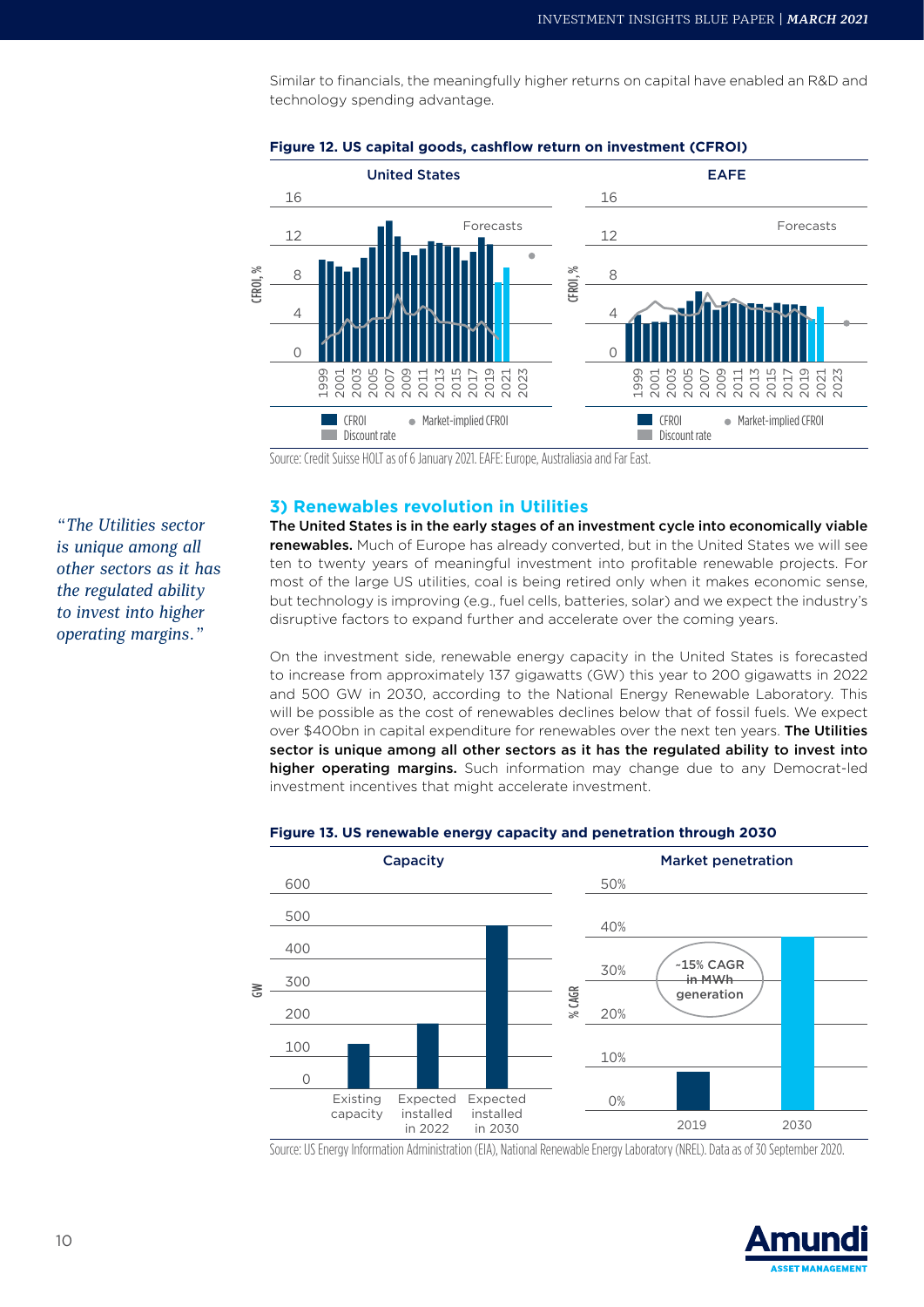



Source: US Energy Information Administration (EIA), National Renewable Energy Laboratory (NREL). Data as of 30 September 2020.

#### **History likely to repeat itself**

We have historical examples to draw upon that are analogous to what will happen with technological transformations to big banks, industrials and utilities. Those examples refer to everything from the aftermath of the tech bubble to railroads, the internal combustion engine, etc.

| <b>Revolution</b> | Year | <b>Information</b>                               |
|-------------------|------|--------------------------------------------------|
|                   | 1784 | Steam, water, mechanical production equipment    |
|                   | 1870 | Division of labour, electricity, mass production |
|                   | 1969 | Electronics, IT, automated production            |
|                   |      | <b>Cyber-physical systems</b>                    |

#### **Table 1. Technological changes throughout history**

Source: Amundi as of 3 February 2021.

In 1993, just as PCs were about to become more ubiquitous, technology was 6% of the S&P 500. In 2007, the year of the first iPhone, it was 17%. Today, including the communications services stocks that used to be in the technology sector, it accounts for 33% of the S&P 500. As technology benefits shift to the companies and industries that will revolutionise emerging tech (e.g., AI, machine learning, 5G, cloud, renewables), the big banks, leading industrials and forward-thinking utilities should do what technology has done to transform their profit pools and, more importantly, their valuations.

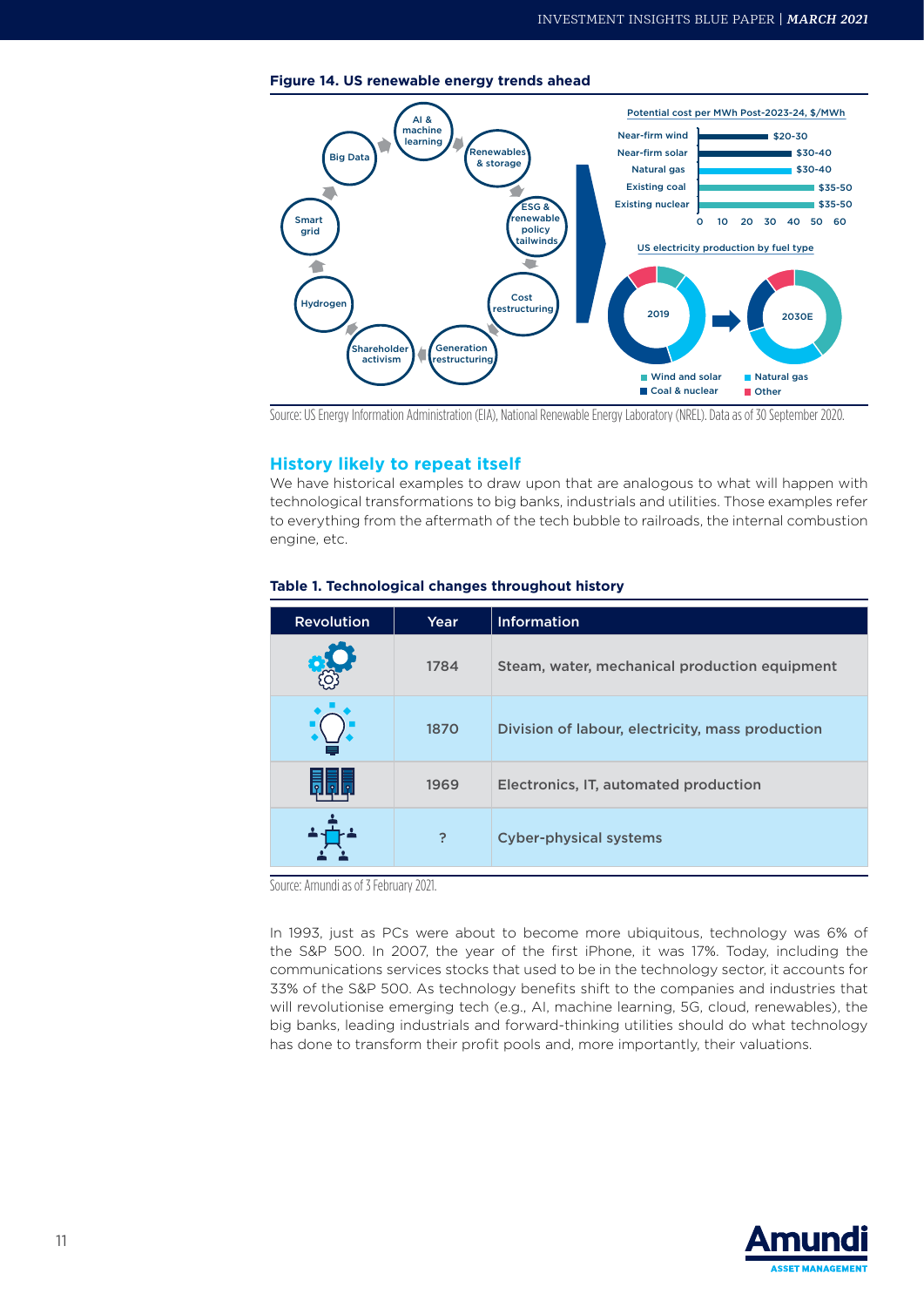*"An active manager with an emphasis on quality and the sustainability of business models will avoid deep, distressed value, where the existential risks reside."*

# Nearly half of value represents stability and defensiveness

There is a misperception that value is full of distressed firms. We believe this is not true. We estimate that nearly half of the large-cap value index is comprised of companies with relatively stable and/or defensive characteristics that are also structural winners more often than not. With our view that 25% of the value universe represents a transformational technology opportunity as described above, the total that is anything but distressed or deep value is almost three-quarters of the value index. In addition, many of the firms we categorise as stable or defensive are scale industry players that will accrue similar technology benefits to market share and operating margins as we see for financials and industrials. Industries include media and entertainment, mass/ discount and home improvement retail, quick-service restaurants, asset management, industrial gasses and payments. Importantly, an active manager with an emphasis on quality and the sustainability of business models may avoid deep, distressed value, where the existential risks reside. These include mall-based retail with no plausible e-commerce strategy, secularly challenged regional banks, energy, tobacco, airlines, office and mall REITs.

#### **Table 2. Value companies across sectors**

| <b>Sector</b>                                | Value<br>index, % | <b>Insights</b>                                                                                                                                       |
|----------------------------------------------|-------------------|-------------------------------------------------------------------------------------------------------------------------------------------------------|
| <b>Consumer staples</b><br>ex-tobacco        | 8%                | Household & personal products, beverages<br>and secular winner retail make up bulk of<br>sector                                                       |
| Stable consumer<br>discretionary             | 3%                | Quick-service restaurants, home improvement<br>retail, secular winner general discount retail                                                         |
| Growth real estate                           | $1\%$             | Logistics/warehouses, telecom towers, data<br>centres                                                                                                 |
| Communications<br>services                   | 10%               | Broadband, wireless, search, mobile operating<br>systems, secular winning content, video<br>games                                                     |
| <b>Healthcare</b>                            | 14%               | Despite looming government involvement,<br>private sector is part of the solution                                                                     |
| <b>Non-cyclical materials</b>                | 2%                | Industrial gases, water/cleaning solutions                                                                                                            |
| Safe non-spread<br>financials                | 4%                | Auto insurers, property & casualty insurers,<br>insurance brokers, securities exchanges,<br>financial data providers, secular winner asset<br>manager |
| Secular winners/<br><b>Survivors in tech</b> | 5%                | Semiconductors, networking equipment,<br>payment processors                                                                                           |
| <b>Total</b>                                 | 47%               |                                                                                                                                                       |

Source: Amundi estimates as of 31 December 2020.

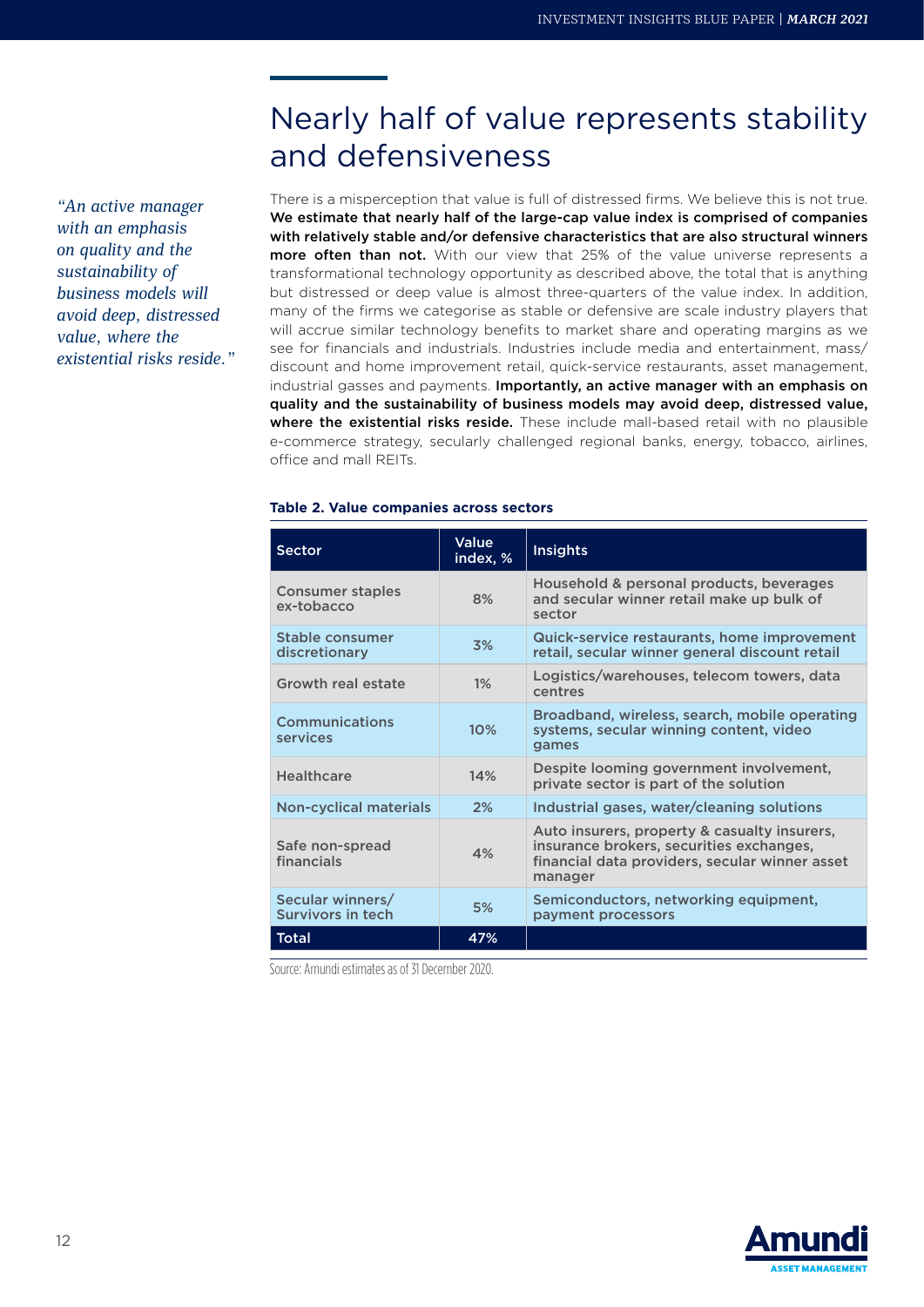# US value includes the most likely group of 'ESG improvers'

Currently, the United States lags other countries and regions in ESG, based on ESG ratings by major ratings providers. However, we have found emerging evidence that suggests the US firms are closing the gap with best-in-class ESG firms globally. Interestingly, the three sectors with the lowest ESG score and the largest gap with best-in-class European ESG scores are financials, industrials and utilities, just under 30% of the value index.

| <b>Sector</b>                    | Number of<br>companies | Russell 1000<br><b>Value index</b><br>(RLV), % | <b>Weighted ESG</b><br><b>Score</b><br>Russell 1000<br><b>Value Index</b> | <b>ESG</b> score gap<br>between MSCI<br><b>Europe and</b><br><b>RLV</b> |  |
|----------------------------------|------------------------|------------------------------------------------|---------------------------------------------------------------------------|-------------------------------------------------------------------------|--|
| Communication<br>services        | 46                     | 9%                                             | $-0.21$                                                                   | 1.50                                                                    |  |
| Consumer<br>discretionary        | 95                     | 8%                                             | $-0.02$                                                                   | 0.68                                                                    |  |
| Consumer<br>staples              | 52                     | 8%                                             | $-0.36$                                                                   | 1.17                                                                    |  |
| <b>Energy</b>                    | 34                     | 4%                                             | $-0.35$                                                                   | 118                                                                     |  |
| <b>Financials</b>                | 135                    | 19%                                            | $-0.48$                                                                   | 1.40                                                                    |  |
| <b>Healthcare</b>                | 81                     | 14%                                            | $-0.26$                                                                   | 117                                                                     |  |
| <b>Industrials</b>               | 133                    | 14%                                            | $-0.37$                                                                   | 1,41                                                                    |  |
| <b>Information</b><br>technology | 92                     | 9%                                             | 0.29                                                                      | 0.89                                                                    |  |
| <b>Materials</b>                 | 52                     | 5%                                             | 0.37                                                                      | 0.32                                                                    |  |
| Real estate                      | 75                     | 5%                                             | 0.04                                                                      | 141                                                                     |  |
| <b>Utilities</b>                 | 38                     | 6%                                             | $-0.32$                                                                   | 1.96                                                                    |  |
| <b>Grand total</b>               | 833                    | 100%                                           | $-0.22$                                                                   | 1.16                                                                    |  |

#### **Table 3. ESG scores across sectors**

Source: Bloomberg, Amundi estimates as of 31 December 2020. The weighted ESG score is an ESG score adjusted for the weighting of the index. The ESG score gap is the difference between the weighted ESG score of the RLV and the MSCI Europe index. The Weighted ESG score is based on Amundi's proprietary ESG rating methodology and generally ranks companies from -2.5 to 2.5, with a higher score indicating a better ESG rating.

The rationale for the improvement in ESG scores for utilities is described in detail above given the emerging transformation towards renewables.

Among financials and industrials, a meaningful driver of the poor relative ESG scores is a lack of disclosure. As discussed in our recent paper "Building ESG momentum in US equities", improvements in ESG data and disclosures are gaining more momentum among US companies. In particular, environmental and social shareholder resolutions in the most recent 2020 proxy season garnered almost as much support as governance resolutions, twice what they were several years ago.

Moreover, the bulk of such resolutions called for greater transparency and improved disclosure. Banks provide a clear example as the large US banks lag their European peers in ESG ratings with the primary factor being climate risk. European regulations require significant disclosure of climate risks for bank operations, such as loans. Currently, the US does not have regulations to the scale of Europe, but we expect the Federal Reserve and the Biden administration to close the regulatory disclosure gap with Europe around climate risk.



*"We expect the Federal Reserve and the Biden administration to close the regulatory disclosure gap with Europe around climate risk."*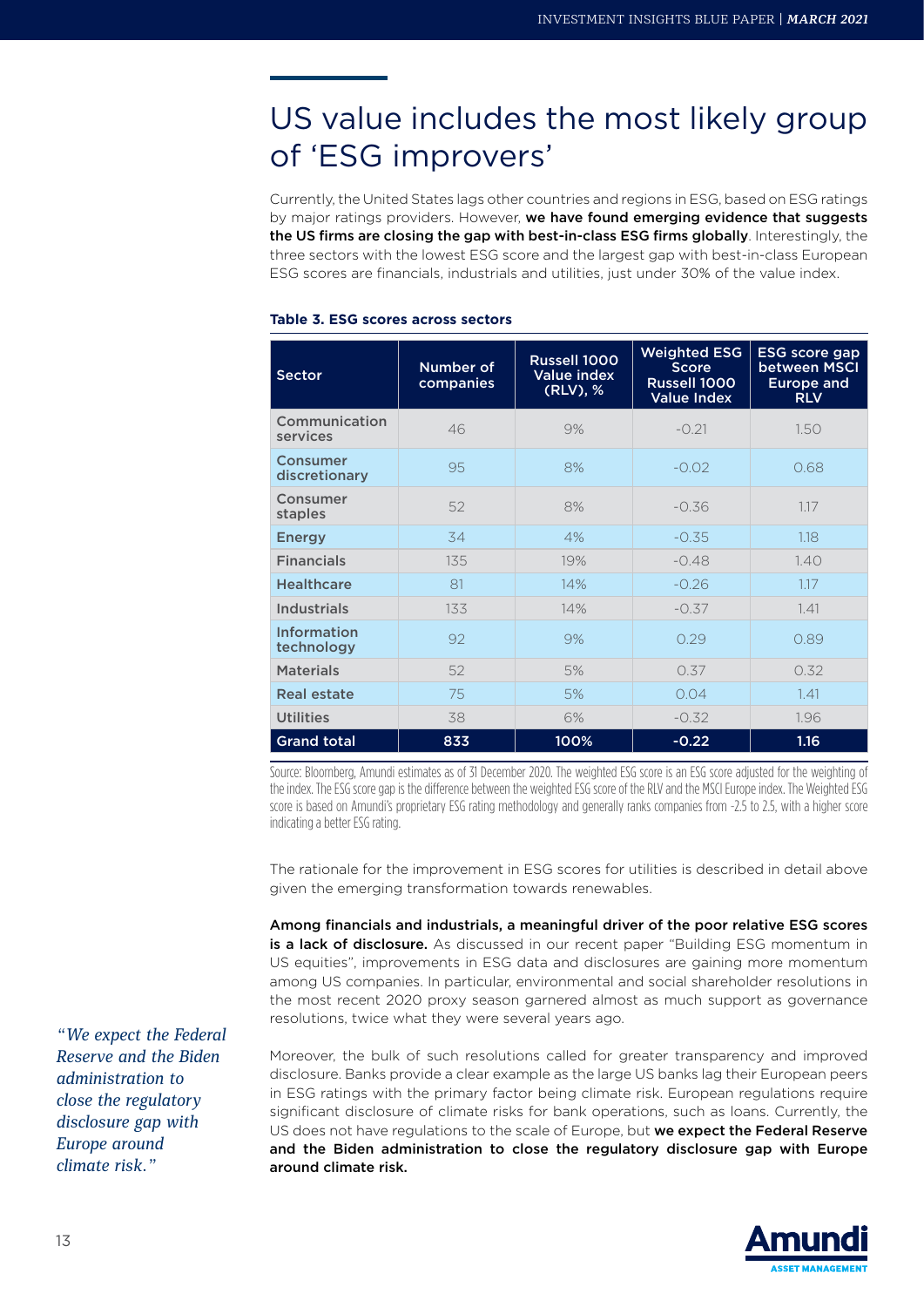# US value vs. the rest of the world: quality with appealing valuation

In 2020, we made the case that the case for US equities in global portfolios is built on the premise that unlike other markets, the S&P 500 is not particularly analogous to the US economy. We would extend that assertion partially to US large cap value. While the S&P 500 is a collection of the best and most profitable companies in the world and the US economy is not the US stock market, we observed above that nearly threequarters of the US large cap value universe represents secular growth, stability and defensiveness, while the composition of value differs globally.

*"US value is more profitable and cheaper than the core markets of the rest of the world (ex-United States)."*

US value has been more profitable and is forecast to have higher growth in 2021 and 2022 than the core markets of the rest of the world, as shown in figure 15 where we compare the primary US large-cap value index, the Russell 1000 Value, with the MSCI EAFE. Moreover, as figure 15 demonstrates, valuation is approximately the same, while debt levels are lower. Thus, US value provides higher risk-adjusted quality and growth for the same valuation.



#### **Figure 15. Growth and profitability comparison**

Source: ISS EVA and Bloomberg. Data as of 10 February 2021. EVA Margin is EVA/sales, or profit margin of net operating profit after tax less a charge for invested capital. EAFE: Europe, Australiasia and Far East.



#### **Figure 16. Valuation metrics and leverage comparison**

Source: ISS EVA and Bloomberg. Data as of 10 February 2021.

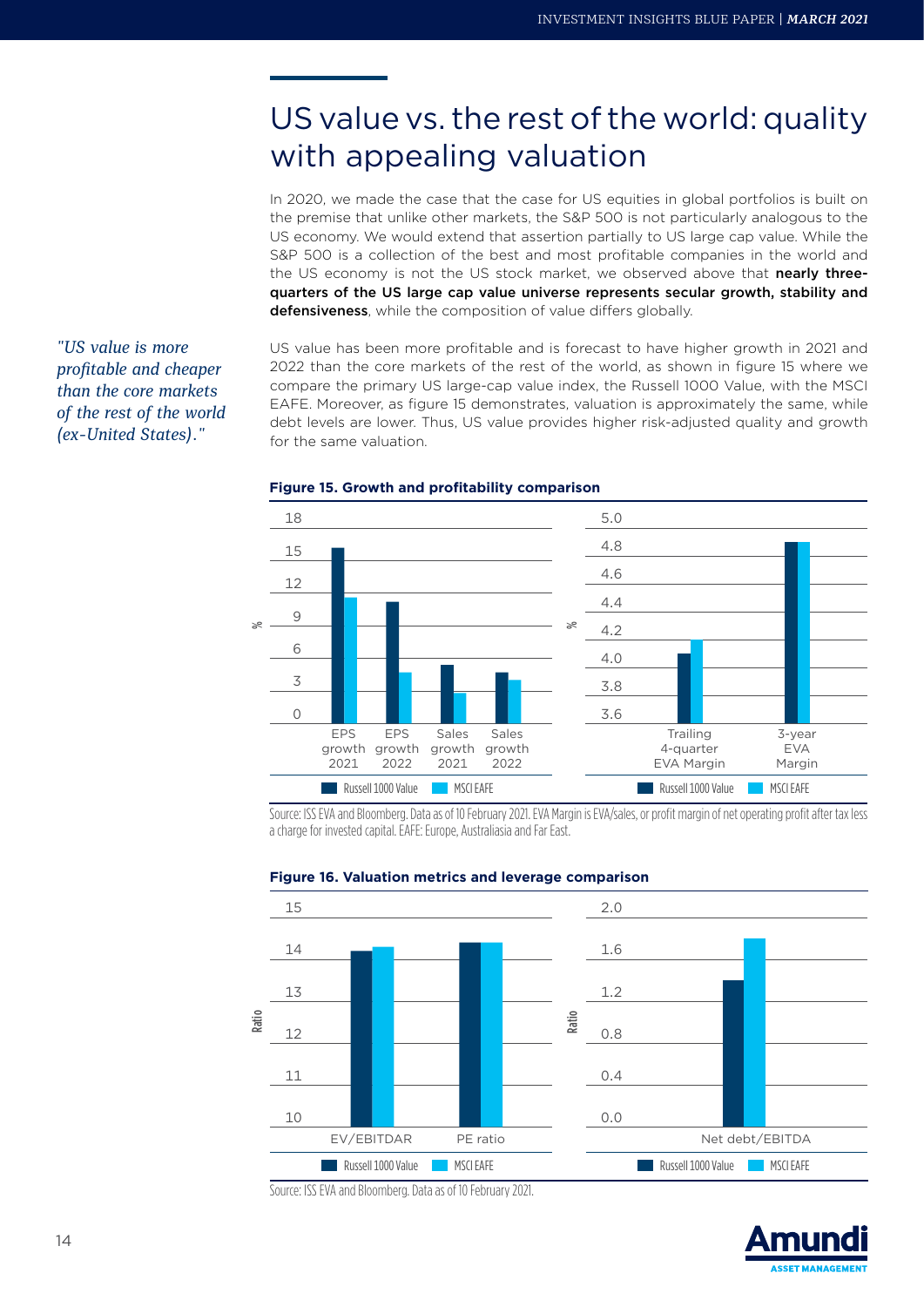*"While recency bias can lead to a systematic exaggeration in any direction, it is clear to us that right now the aggregate market participants have created a powerful investable anomaly for value over growth."*

# Conclusion: the time for US value is now

With the context that over ten-year rolling periods, value has almost always outperformed growth. However, the more recent periods in which growth has massively outperformed value have been an anomaly. While recency bias can lead to a systematic exaggeration in any direction, it is clear to us that right now the aggregate market participants have created a powerful investable anomaly for value over growth. We believe that conditions are budiling for a rotation towards value thanks to rebounding growth and rising bond yields on the wake of massive fiscal stimulus and ultra-accomodative monetary policy.

### **Again, history is likely to repeat itself**

This has happened before and we cannot see why it won't again. Over the past 60 years, investors have often cited many troubling geopolitical and financial events as reasons to avoid taking the 'risk' of owning stocks, whether it was the Cuban missile crisis, the Vietnam war, the lost decade of the 1970s -- marked by double-digit interest rates, inflation and unemployment -- the 23% one-day record decline in the Dow Jones index in October 1987, the savings and loan crisis of 1990, the internet bubble bursting in 2000, the unprecedented terror attacks of 11 September 2001, the global financial crisis, and, more recently, coronavirus. Investors who missed the powerful risk-on rallies hurt their long-term returns meaningfully. On the other side are the bubbles – the 'niftyfifty' of the early 1970s, the tech bubble in the late 1990s, and the housing bubble in the mid-2000s. Investors who enjoyed rapidly appreciating stock prices convinced many investors to keep riding out the market. This works until it does not.

#### **Recency bias**

The recent past may be fresh in one's mind, but putting it in the proper context can keep it from having an undue influence on investment performance. Recency bias -- when people extrapolate a current trend well into the future -- is one of the most powerful biases in finance. Human psychology weighs recent events and observations more heavily than those in the past. This is a version of the availability heuristic whereby people tend to base their thinking disproportionately on whatever comes most easily to mind. In an investment context, this can be dangerous because people tend to give more credence to recent investment performance, current events and new information, disregarding the majority of the facts, valuations and the long-term picture when attempting to maximise future returns. This is not an academic or theoretical argument: rather recency bias often leads investors to make poor decisions that can erode earning potential by tempting themselves to hold for too long what has worked and/or selling compelling value too soon.

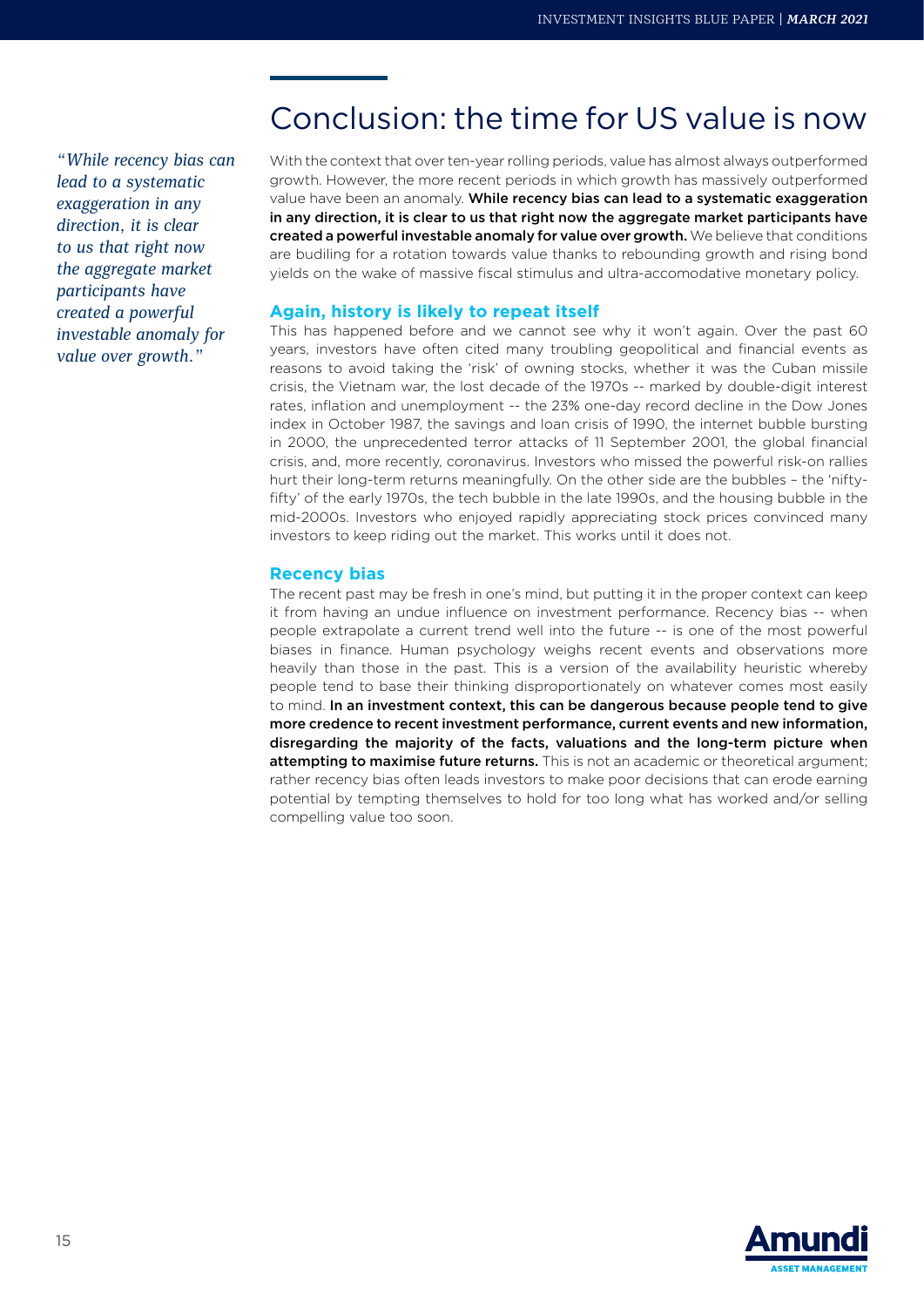### Appendix: US value vs. growth overtime

Since 1968, there have been only seven five-year periods which showed growth outperformance. Three of them have been the most recent periods.

| Rolling<br>5y<br>periods | <b>Top 20%</b><br>by PE<br>(Growth) | <b>Bottom</b><br>20%<br>by PE<br>(Value) | Value<br>outperf. | Growth<br>outperf. | Rolling<br>5y<br>periods | <b>Top 20%</b><br>by PE<br>(Growth) | <b>Bottom</b><br>20%<br>by PE<br>(Value) | Value<br>outperf. | Growth<br>outperf. |
|--------------------------|-------------------------------------|------------------------------------------|-------------------|--------------------|--------------------------|-------------------------------------|------------------------------------------|-------------------|--------------------|
| 1968-72                  | 6,0%                                | 9.7%                                     | 3,7%              |                    | 1993-97                  | 14,4%                               | 22,0%                                    | 7,6%              |                    |
| 1969-73                  | 0.3%                                | 0.0%                                     | ------flat-----   |                    | 1994-98                  | 16,2%                               | 17,8%                                    | 1,6%              |                    |
| 1970-74                  | $-4.3%$                             | 1.1%                                     | 5.4%              |                    | 1995-99                  | 21,8%                               | 18.2%                                    |                   | 3,6%               |
| 1971-75                  | 2.7%                                | 12.4%                                    | 9.7%              |                    | 1996-00                  | 16.4%                               | 13.9%                                    |                   | 2,5%               |
| 1972-76                  | 2,4%                                | 17,8%                                    | 15,4%             |                    | 1997-01                  | 8,7%                                | 13,3%                                    | 4,6%              |                    |
| 1973-77                  | $-3,3%$                             | 17,0%                                    | 20,3%             |                    | 1998-02                  |                                     | 4,7%                                     | 5,0%              |                    |
| 1974-78                  | 1.4%                                | 24,7%                                    | 23,3%             |                    | 1999-03                  | 2.6%                                | 12,1%                                    | 9,5%              |                    |
| 1975-79                  | 14,4%                               | 34,2%                                    | 19,8%             |                    | 2000-04                  | 1,5%                                | 16,0%                                    | 14,5%             |                    |
| 1976-80                  | 15.4%                               | 34.7%                                    | 19.3%             |                    | 2001-05                  | 3.0%                                | 15.4%                                    | 12,4%             |                    |
| 1977-81                  | 9,9%                                | 18,2%                                    | 8,3%              |                    | 2002-06                  | 9,3%                                | 16,0%                                    | 6,7%              |                    |
| 1978-82                  | 18,9%                               | 22,2%                                    | 3,3%              |                    | 2003-07                  | 16,3%                               | 15,8%                                    | -----flat-----    |                    |
| 1979-83                  | 22,5%                               | 24,5%                                    | 2,0%              |                    | 2004-08                  | $-3,1%$                             | 0,8%                                     | 3.9%              |                    |
| 1980-84                  | 15,3%                               | 26,1%                                    | 10,8%             |                    | 2005-09                  | 1,5%                                | 4,8%                                     | 3,3%              |                    |
| 1981-85                  | 12,4%                               | 26,5%                                    | 14,1%             |                    | 2006-10                  | 4,0%                                | 4,8%                                     | -----flat-----    |                    |
| 1982-86                  | 17,2%                               | 27,6%                                    | 10,4%             |                    | 2007-11                  | 1,3%                                | 1,7%                                     | -----flat-----    |                    |
| 1983-87                  | 12,2%                               | 18,9%                                    | 6,7%              |                    | 2008-12                  | 4,1%                                | 4,5%                                     | ------flat-----   |                    |
| 1984-88                  | 9,8%                                | 18,2%                                    | 8,4%              |                    | 2009-13                  | 21,9%                               | 25,3%                                    | 3.4%              |                    |
| 1985-89                  | 16,8%                               | 16,3%                                    |                   | -----flat-----     | 2010-14                  | 16,3%                               | 17,7%                                    | 1.4%              |                    |
| 1986-90                  | 8,6%                                | 6,1%                                     |                   |                    | 2011-15                  | 11,9%                               | 11,9%                                    | -----flat-----    |                    |
| 1987-91                  | 11,7%                               | 10.5%                                    |                   |                    | 2012-16                  | 13,7%                               | 15,3%                                    | 1.6%              |                    |
| 1988-92                  | 11.9%                               | 15,4%                                    | 3.5%              |                    | 2013-17                  | 13,6%                               | 15,6%                                    | 2.0%              |                    |
| 1989-93                  | 12,3%                               | 14,5%                                    | 2,2%              |                    | 2014-18                  | 7,1%                                | 3,6%                                     |                   | 3,6%               |
| 1990-94                  | 7,1%                                | 10,1%                                    | 3,0%              |                    | 2015-19                  | 9,9%                                | 6,5%                                     |                   | 3,4%               |
| 1991-95                  | 15,0%                               | 23,2%                                    | 8,2%              |                    | 2016-20                  | 13,9%                               | 7,7%                                     |                   | 6,2%               |
| 1992-96                  | 12.5%                               | 17.9%                                    | 5.4%              |                    |                          |                                     |                                          |                   |                    |

#### **Table 4. US value vs. growth overtime**

Source: Factset, Amundi. Data as of 31 December 2020. Data shown is annualised returns of the top 20% and bottom 20% of the S&P 500 Index by P/E ratio over five-year rolling periods, with one-year steps. Value is defined as the bottom 20% of stocks in the S&P 500 index by P/E ratio. Growth is defined as the top 20% of stocks in the S&P 500 index by P/E Ratio. Flat is when outperformance is less than 1%. Data is based on past performance, which is no guarantee of future results.

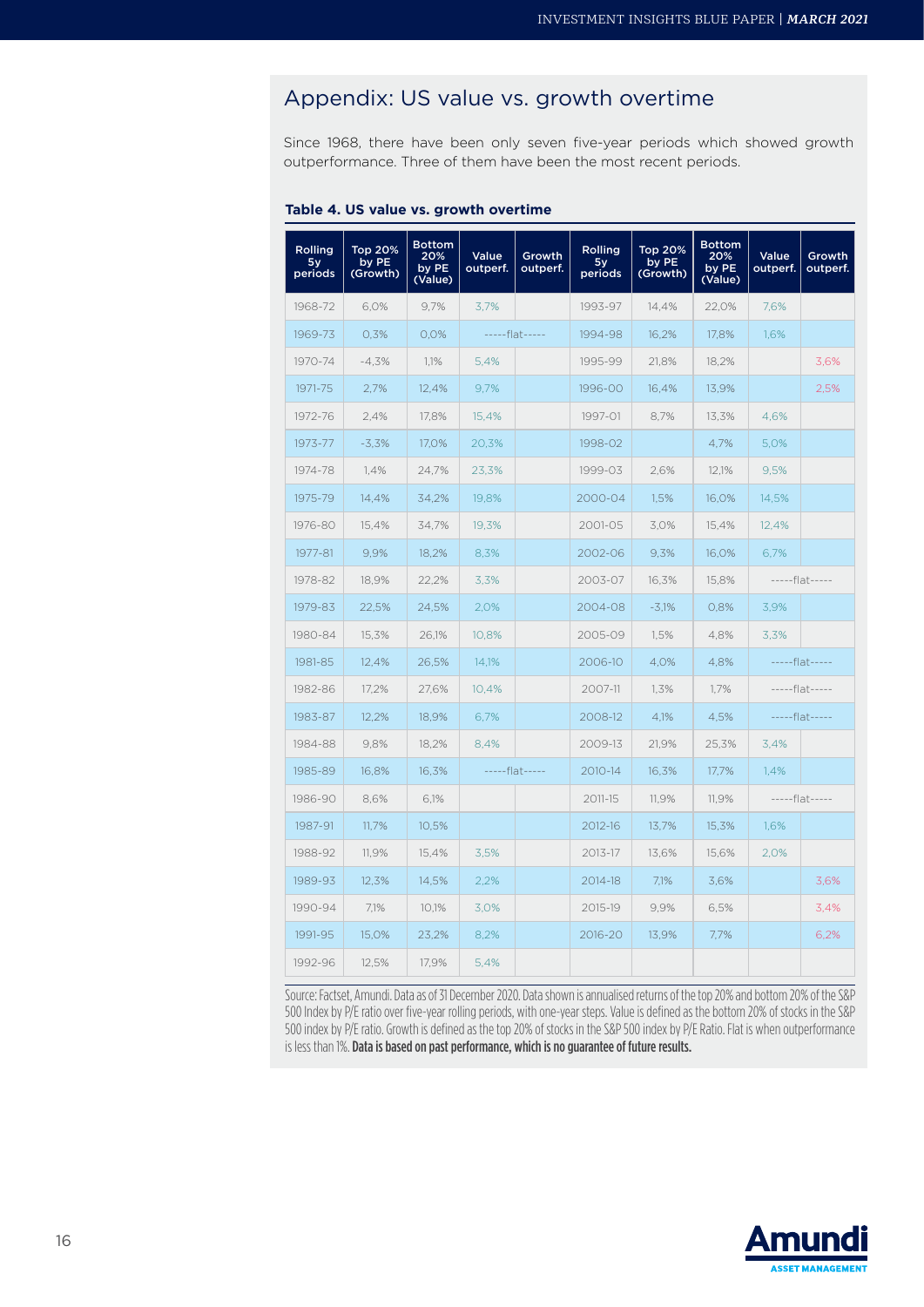#### Definitions

- Correlation: The degree of association between two or more variables; in finance, it is the degree to which assets or asset class prices have moved in relation to each other. Correlation is expressed by a correlation coefficient that ranges from -1 (always move in opposite direction) through 0 (absolutely independent) to 1 (always move in the same direction).
- Cyclical vs. defensive sectors: Cyclical companies are companies whose profit and stock prices are highly correlated with economic fluctuations. Defensive stocks, on the contrary, are less correlated to economic cycles. MSCI GICS cyclicals sectors are: consumer discretionary, financial, real estate, industrials, information technology and materials, while defensive sectors are consumer staples, energy, healthcare, telecommunications services and utilities.
- Diversification: Diversification is a strategy that mixes a variety of investments within a portfolio in an attempt to limit exposure to any single asset or risk.
- Growth style: It aims at investing in the growth potential of a company. It is defined by five variables: 1. long-term forward EPS growth rate; 2. short-term forward EPS growth rate; 3. current internal growth rate; 4. long-term historical EPS growth trend; and 5. long-term historical sales per share growth trend. Sectors with a dominance of growth style: consumer staples, healthcare, IT.
- **P/E ratio:** The price-to-earnings ratio ( $P/E$  ratio) is the ratio for valuing a company that measures its current share price relative to its per-share earnings (EPS).
- **Quality investing:** It aims at capturing the performance of quality growth stocks by identifying stocks with high return on equity (ROE), stable year-over- year earnings growth, and low financial leverage.
- Russell 1000 growth index: it measures the performance of large cap US growth stocks.
- Russell 1000 value Index: it measures the performance of large cap US value stocks
- **Super high-growth stocks:** A high-growth stock is anticipated to grow at a rate significantly above the average growth for the market.
- Value style: It refers to purchasing stocks at relatively low prices, as indicated by low priceto-earnings, price-to-book, and price-to-sales ratios, and high dividend yields. Sectors with dominance of value style: energy, financials, telecom, utilities, real estate.
- Volatility: A statistical measure of the dispersion of returns for a given security or market index. Usually, the higher the volatility, the riskier the security/market.

#### Important Information

The MSCI information may only be used for your internal use, may not be reproduced or disseminated in any form and may not be used as a basis for or a component of any financial instruments or products or indices. None of the MSCI information is intended to constitute investment advice or a recommendation to make (or refrain from making) any kind of investment decision and may not be relied on as such. Historical data and analysis should not be taken as an indication or guarantee of any future performance analysis, forecast or prediction. The MSCI information is provided on an "as is" basis and the user of this information assumes the entire risk of any use made of this information. MSCI, each of its affiliates and each other person involved in or related to compiling, computing or creating any MSCI information (collectively, the "MSCI Parties") expressly disclaims all warranties (including, without limitation, any warranty of originality, accuracy, completeness, timeliness, non-infringement, merchantability and fitness for a particular purpose) with respect to this information. Without limiting any of the foregoing, in no event shall any MSCI Party have any liability for any direct, indirect, special, incidental, punitive, consequential (including, without limitation, lost profits) or any other damages. (www.mscibarra.com). The Global Industry Classification Standard (GICS) SM was developed by and is the exclusive property and a service mark of Standard & Poor's and MSCI. Neither Standard & Poor's, MSCI nor any other party involved in making or compiling any GICS classifications makes any express or implied warranties or representations with respect to such standard or classification (or the results to be obtained by the use thereof), and all such parties hereby expressly disclaim all warranties of originality, accuracy, completeness, merchantability or fitness for a particular purpose with respect to any of such standard or classification. Without limiting any of the forgoing, in no event shall Standard & Poor's, MSCI, any of their affiliates or any third party involved in making or compiling any GICS classification have any liability for any direct, indirect, special, punitive, consequential or any other damages (including lost profits) even if notified of the possibility of such damages.

Unless otherwise stated, all information contained in this document is from Amundi Asset Management S.A.S. and is as of 4 March 2021. Diversification does not guarantee a profit or protect against a loss. The views expressed regarding market and economic trends are those of the author and not necessarily Amundi Asset Management S.A.S. and are subject to change at any time based on market and other conditions, and there can be no assurance that countries, markets or sectors will perform as expected. These views should not be relied upon as investment advice, a security recommendation, or as an indication of trading for any Amundi product. This material does not constitute an offer or solicitation to buy or sell any security, fund units or services. Investment involves risks, including market, political, liquidity and currency risks. Past performance is not a guarantee or indicative of future results.

Date of first use: 8 March 2021